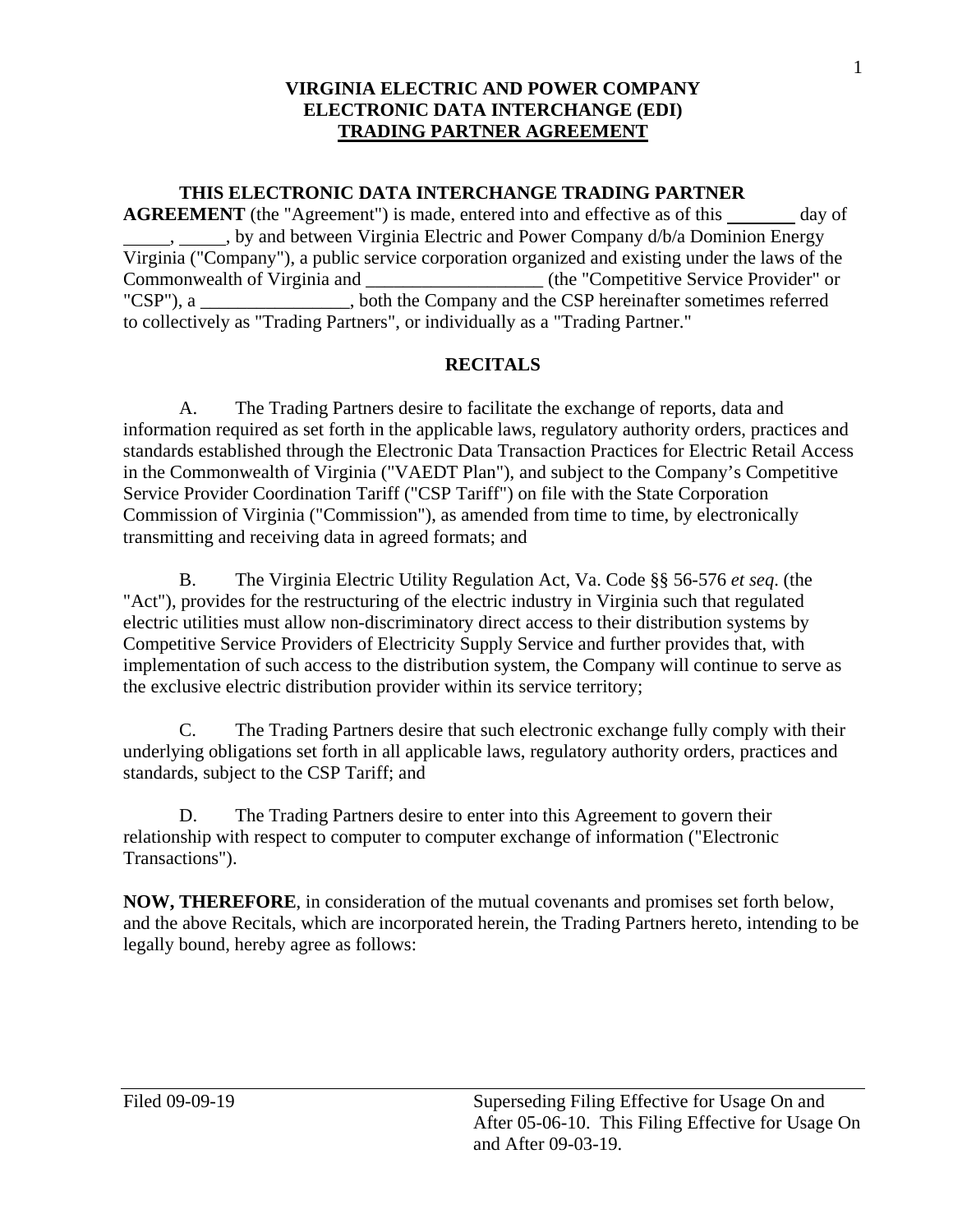# **1.0 DEFINITIONS**

 Terms introduced and subsequently capitalized will have the meanings as indicated herein. Other terms capitalized and used in this Agreement will have the meanings as set forth in the CSP Tariff. Unless the context clearly intends to the contrary, words singular or plural in number shall be deemed to include the other and pronouns having a masculine or feminine gender shall be deemed to include the other.

# **2.0 PREREQUISITES**

- accordance with this Agreement. Electronic Transactions governed by this Standards and Data Dictionaries may currently be viewed at the VAEDT web site **2.1 Electronic Transactions**. Each Trading Partner will electronically transmit to or receive from the other Trading Partner specified Electronic Transactions in Agreement shall be transmitted in accordance with the VAEDT Plan, as amended from time to time. The VAEDT Plan and the most recent Virginia Implementation (www.vaedt.org).
- **2.2 Scope of Agreement**. This Agreement shall govern and apply only to Electronic Transactions transmitted from either Trading Partner to the other in connection with the provision of Electricity Supply Service in the Company's service territory.

### **2.3 Third Party Service Providers**.

- 2.3.1 Electronic Transactions will be transmitted electronically to each Trading Partner may change its Provider upon 60 days prior written notice to the Partner through any third party service provider ("Provider") with which either Trading Partner may contract on its own behalf. Either Trading other Trading Partner. A new connectivity test as detailed in the VAEDT Plan must be completed at least 10 Business Days in advance of the change to a new Provider.
- 2.3.2 Each Trading Partner shall be responsible for the costs and performance of any Provider with which it contracts.
- **2.4 System Operations**. Each Trading Partner, at its own expense, shall be responsible for and/or provide and maintain the equipment, software, services and testing necessary to effectively and reliably transmit and receive Electronic Transactions.
- **2.5 Security Procedures**. Each Trading Partner shall properly use security procedures, including those specified by the VAEDT, if any, which are reasonably sufficient to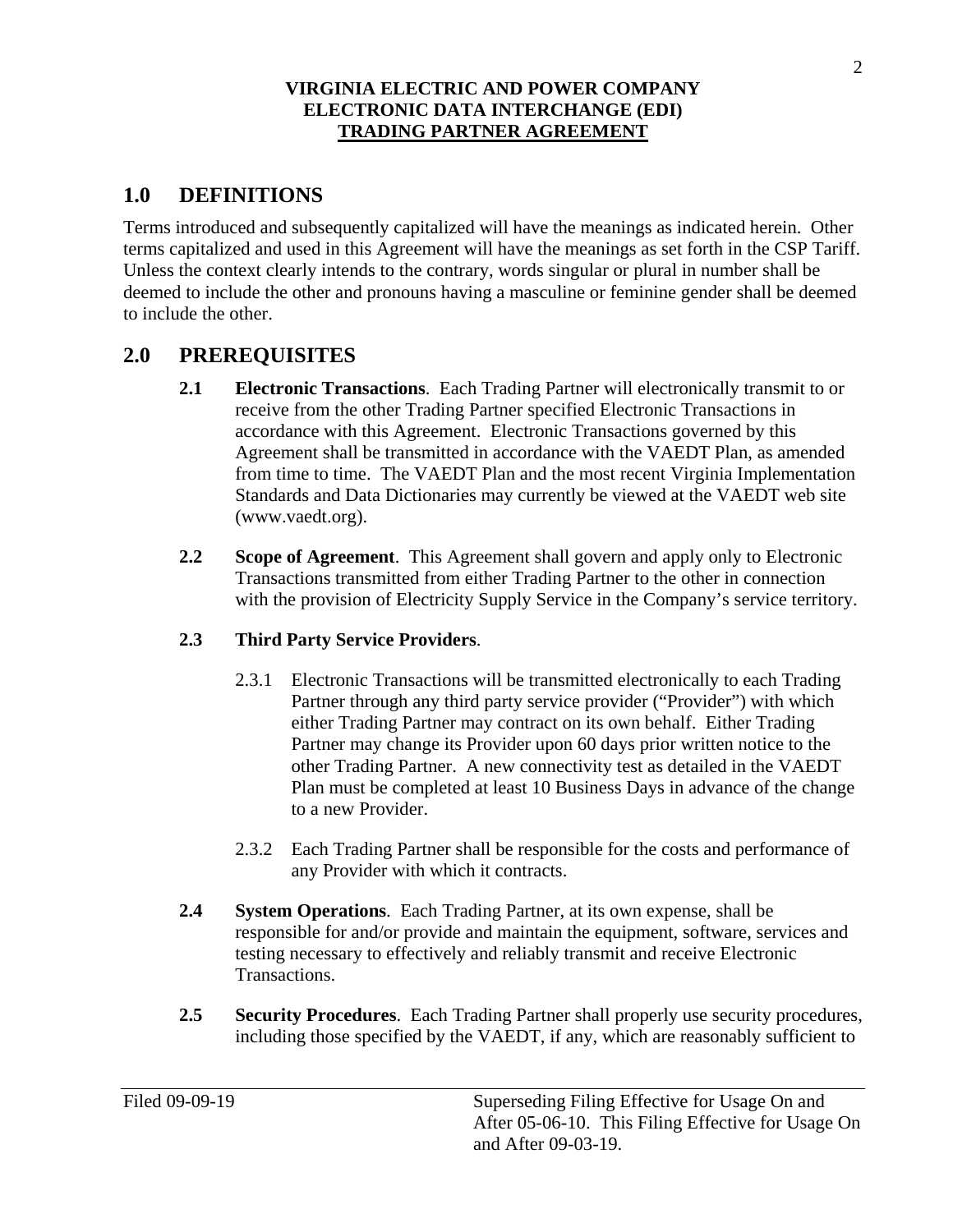ensure that all transmissions of documents are authorized and to protect its business records and data from improper access.

- **2.6 Signatures.** Where applicable each Trading Partner shall adopt as its signature an Each Trading Partner agrees that any Signature of such Trading Partner affixed to unauthorized person the Signatures of the other Trading Partner. electronic identification consisting of symbol(s) or  $code(s)$ , which are affixed to or contained in each document transmitted by such Trading Partner ("Signatures"). or contained in any transmitted document shall be sufficient to verify such Trading Partner originated such document. Neither Trading Partner shall disclose to any
- **2.7 Freedom From Computer Viruses.** Trading Partners shall use reasonable efforts to ensure that Electronic Transactions are free of all disabling devices, including, but not limited to, the following: computer viruses, back door, time bomb, Trojan horse, worm, drop dead device or other computer software code or routine designed to disable, damage, impair or electronically repossess or erase programs or data files which can cause damage to a Trading Partner's computer systems and/or operations or availability.
- **2.8 Data Recovery and Retention.** Trading Partners agree to maintain adequate backup files and retransmission capability in accordance with the provisions found in the VAEDT Plan. Electronic Transactions shall be retained for such periods as stated in the VAEDT Plan and by the Commonwealth of Virginia and Federal requirements.

### **2.9 Testing.**

- 2.9.1 Electronic Data Interchange ("EDI") testing certification as detailed in the VAEDT Plan with added Company requirements is required prior to the exchange of production transactions. The Company reserves the right to add requirements as necessary.
- 2.9.2 Following acceptance for production use, additional testing may be required by a Trading Partner in response to a change in the system environments including, but not limited to: installation of new application system, installation of a new EDI translator or implementation of a new EDI version. Additional testing shall adhere to the standard testing procedures determined by the VAEDT and the Company.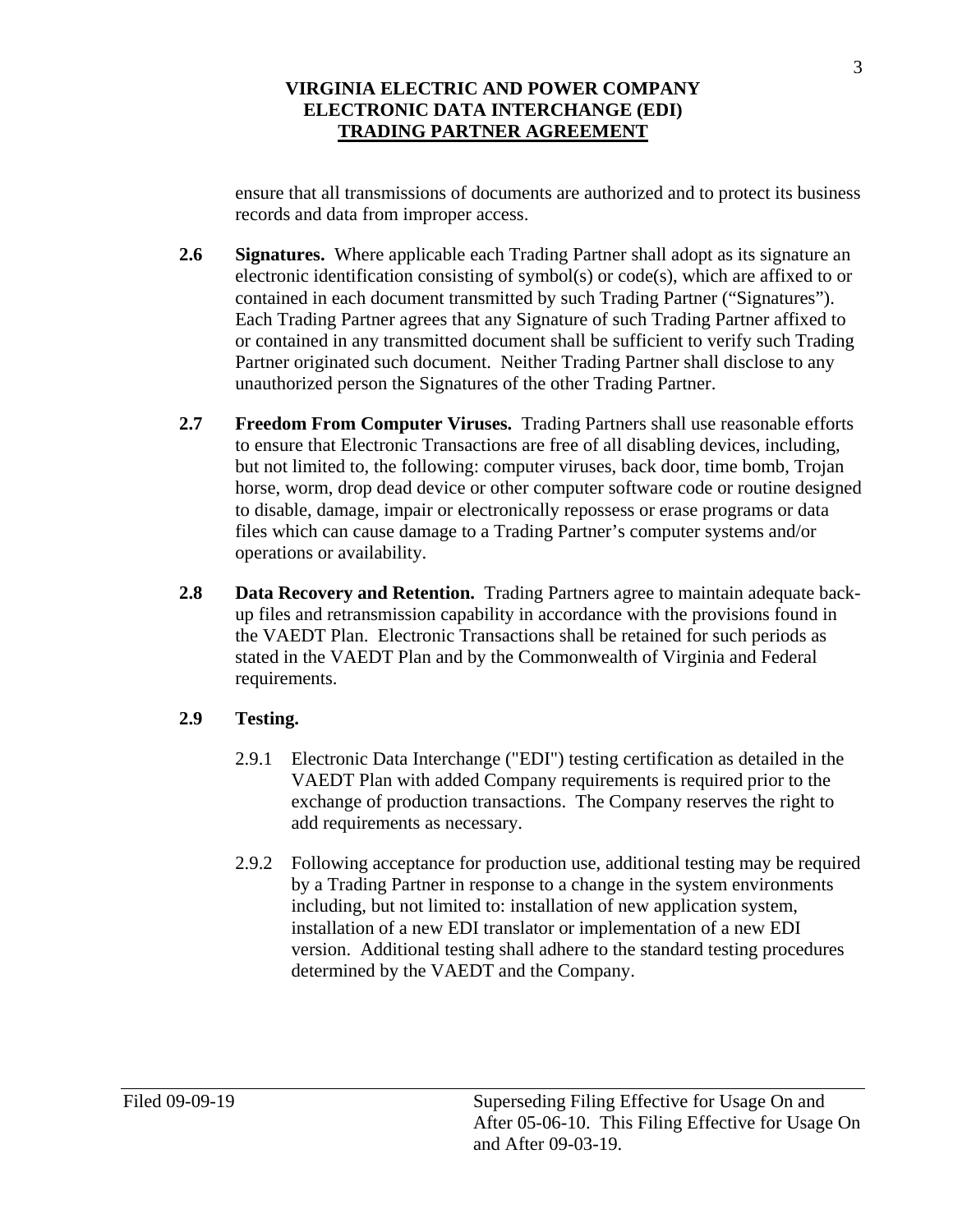## **3.0 TRANSMISSION**

- **3.1 Proper Receipt.** Any Electronic Transaction or document shall not be deemed to confirmed in accordance with standards specified in the VAEDT Plan. have been properly received, and no document shall give rise to any obligation, until accessible to the receiving Trading Partner; verification of receipt shall be
- **3.2 Verification.** Upon proper receipt of any Electronic Transaction, document or any shall properly transmit a Functional Acknowledgment ("FA") in return, in the information related to the Electronic Transaction, the receiving Trading Partner VAEDT approved format, within the time frame specified by the VAEDT. An FA shall constitute conclusive evidence that an Electronic Transaction has been received by the recipient Trading Partner.
- **3.3 Responses.** If a response ("Response Transaction") to an Electronic Transaction or been properly received shall not give rise to any obligation unless and until the Trading Partner initially transmitting such Electronic Transaction has properly document is required by the VAEDT, any such Electronic Transaction which has received in return a Response Transaction.
- **3.4 Garbled Transmission.** If any transmitted Electronic Transaction is received in an the originating Trading Partner (if identifiable from the received document). In the unintelligible or garbled form, the receiving Trading Partner shall promptly notify absence of such a notice, the originating Trading Partner's records of the contents of such Electronic Transaction shall control, unless the identity of the originating Trading Partner cannot be determined from the received Electronic Transaction.

# **4.0 TRANSACTION TERMS**

- **4.1 CSP Tariff.** Any Electronic Transaction made pursuant to this Agreement (and The Trading Partners acknowledge that the CSP Tariff may be or may become dispute that arises between them in connection with any such Electronic and any order of the Commission shall be resolved by giving precedence to the any related document or communication) shall also be subject to the CSP Tariff. inconsistent or in conflict with this Agreement, but they agree that any conflict or Transaction will be resolved as if such Electronic Transaction had been effected through application of the CSP Tariff. Any inconsistency between this Agreement Commission order and then to this Agreement.
- **4.2** Confidentiality. Electronic Transactions, documents and other communications related to Electronic Transactions under the Agreement shall maintain the same confidential or non-confidential status (whichever is applicable) as they would have in the form of paper records.

 and After 09-03-19. Filed 09-09-19 Superseding Filing Effective for Usage On and After 05-06-10. This Filing Effective for Usage On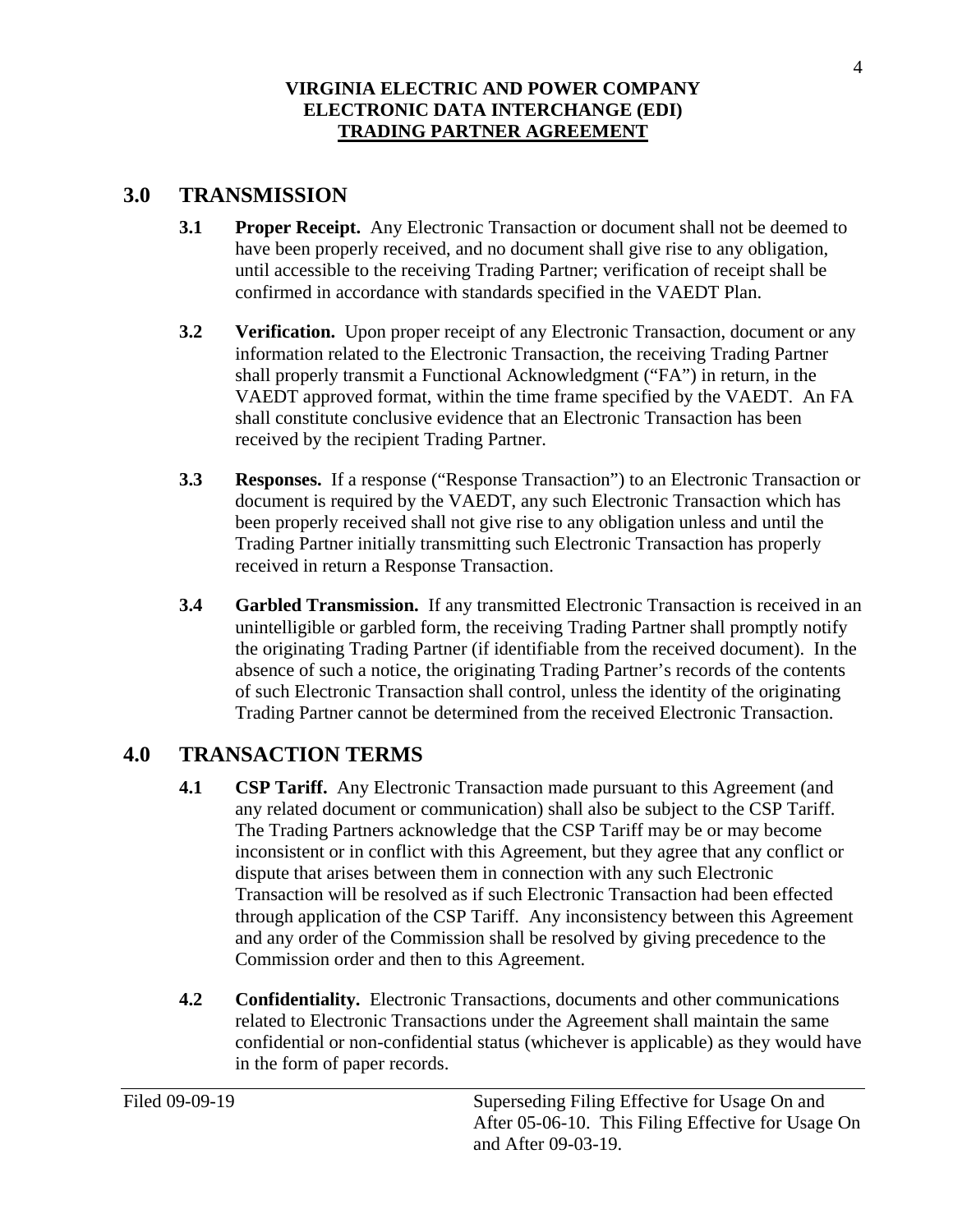### **4.3 Validity; Enforceability.**

- 4.3.1 This Agreement has been executed by the Trading Partners to evidence their mutual intent to create binding transactions pursuant to the electronic transmission and receipt of Electronic Transaction information specifying certain of the applicable terms, regarding electric retail access activities of the Company and Competitive Service Providers.
- 4.3.2 The Trading Partners agree that correspondence and documents electronically transmitted pursuant to this Agreement shall be construed to be in conformance with all requirements set forth in the CSP Tariff and standards as approved by the VAEDT for all purposes.
- 4.3.3 Any Electronic Transaction, document and any information related to the Electronic Transaction, properly transmitted pursuant to this Agreement, shall be considered to be a "writing" or "in writing" and any such Electronic Transaction when containing, or to which there is affixed, a Signature shall be deemed for all purposes to have been "signed" and to constitute an "original" when printed from electronic files or records established and maintained in the normal course of business.
- 4.3.4 The conduct of the Trading Partners pursuant to this Agreement, including pursuant to this Agreement, shall, for all legal purposes, evidence a course the use of signed Electronic Transaction or document properly transmitted of performance accepted by the parties in furtherance of this Agreement.
- of copies of signed Electronic Transactions on the basis that the signed 4.3.5 The Trading Partners agree not to contest the validity or enforceability of signed Electronic Transactions or any document under the provisions of any applicable law relating to whether certain agreements are in writing and signed by the Trading Partner to be bound thereby. Signed Electronic Transactions, or documents if introduced as evidence on paper in any judicial, arbitration, mediation or administrative proceedings, will be admissible as between the parties to the same extent and under the same conditions as other business records originated and maintained in documentary form. Neither Trading Partner shall contest the admissibility documents were not originated or maintained in documentary form.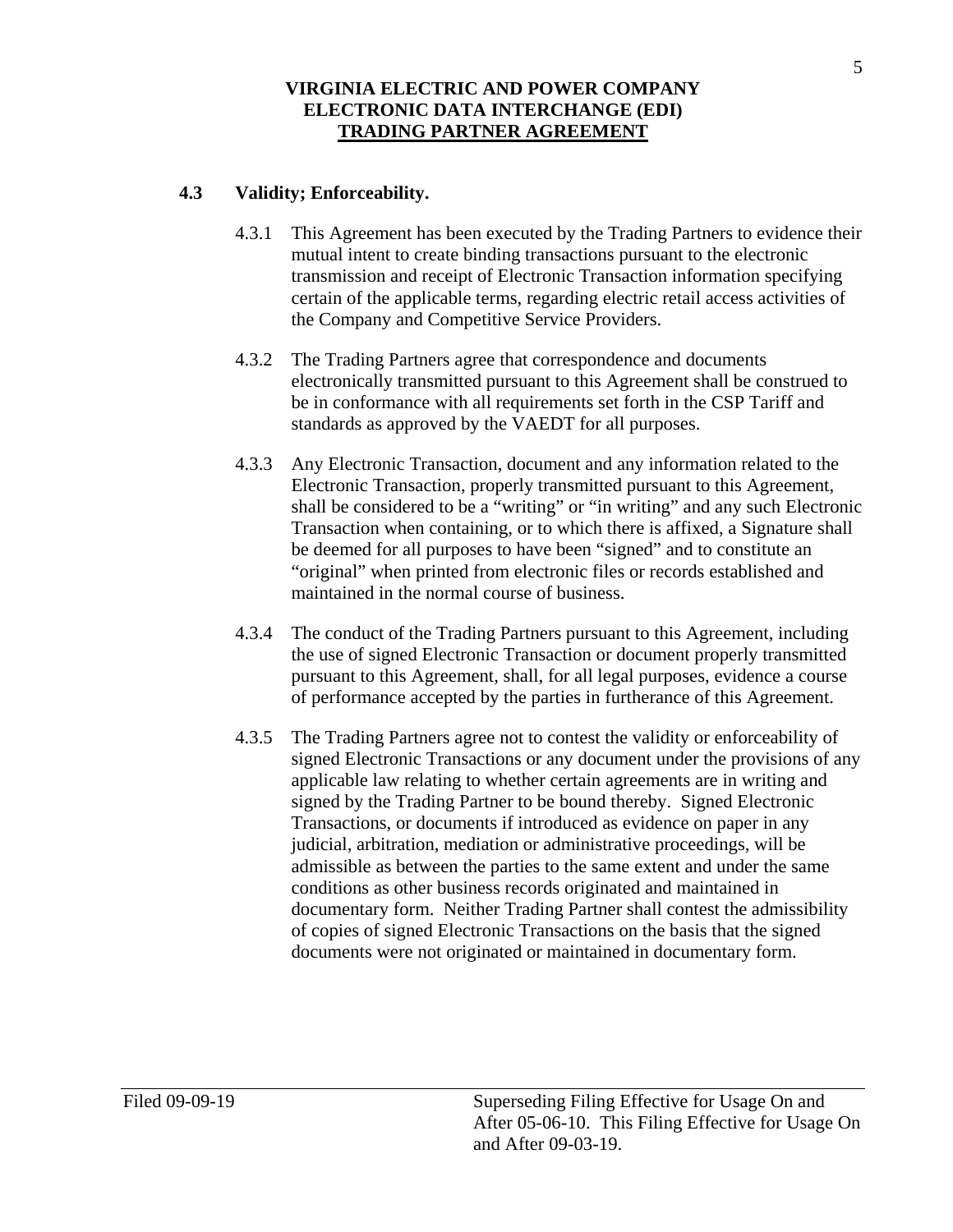## **5.0 MISCELLANEOUS**

- **5.1 Headings.** Headings or titles of the provisions hereof are for convenience only and shall have no effect on the provisions of the Agreement.
- above written and shall remain in effect until terminated for good cause by either which notice shall specify the effective date of termination; provided, however, that **5.2 Termination.** This Agreement shall become effective as of the day and year first Trading Partner with not less than thirty (30) calendar days prior written notice, any termination shall not affect the respective obligations or rights of the parties arising under any Electronic Transaction or otherwise under this Agreement prior to the effective date of termination. Any attempted termination in conflict with any order of the Commission shall be deemed ineffective for purposes herein.
- **5.3 Severability.** Any provision of this Agreement that is determined to be invalid or unenforceable will be ineffective to the extent of such determination without invalidating the remaining provisions of the Agreement or affecting the validity or enforceability of such remaining provisions.
- **5.4 Entire Agreement.** This Agreement, including Appendix A, constitutes the complete agreement of the Trading Partners relating to the matters specified in this Agreement and supersedes all prior representations or agreements, whether oral or written, with respect to such matters.
- **5.5** Assignment. This Agreement, or any rights or obligations hereunder, may be assigned by either Trading Partner with the express written approval of the other Trading Partner. Any assignment that does not comply with the provisions of this Section 5.5 shall be null and void.
- waiver of any other breach or default of the same or any other term, covenant, **5.6 Non-Waiver.** The waiver by either Trading Partner of any breach of any term, covenant or condition contained in this Agreement shall not be deemed to be a condition or obligation.
- 5.7 Governing Law and CSP Tariff. This Agreement shall be governed by and CSP Tariff. This Agreement shall at all times be subject to any changes or modifications by the Commission as it may, from time to time, direct in the interpreted in accordance with the laws of the Commonwealth of Virginia and the exercise of its jurisdiction.
- **5.8 Force Majeure.** The obligations of the Trading Partners under this Agreement are subject to the provisions of Force Majeure of the CSP Tariff.

6

 and After 09-03-19. Filed 09-09-19 Superseding Filing Effective for Usage On and After 05-06-10. This Filing Effective for Usage On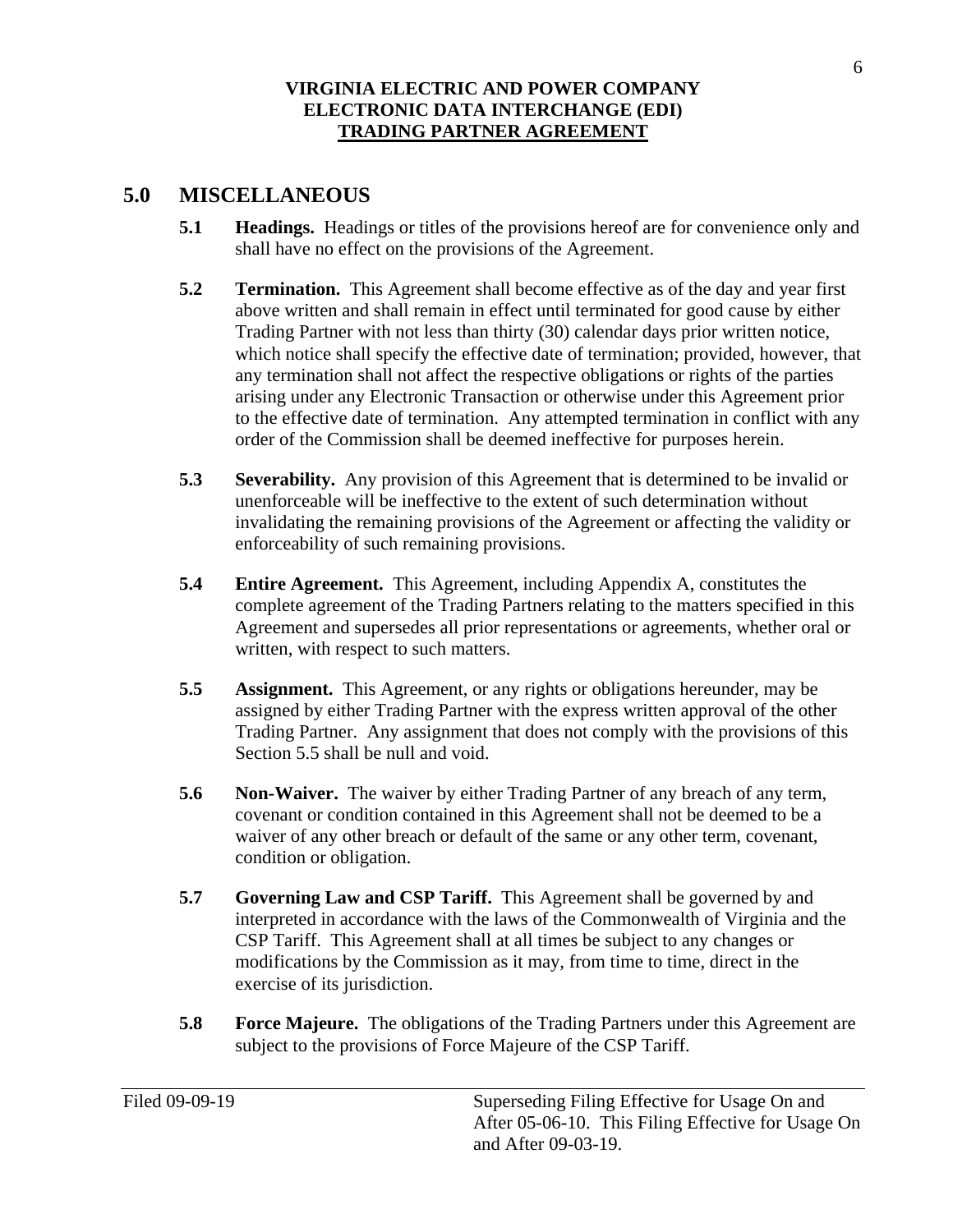- **5.9 Exclusion of Damages.** Neither Trading Partner shall be liable to the other Trading Partner for any consequential, indirect, incidental, special, ancillary, punitive, exemplary or other damages including lost profits, lost revenues, or other monetary losses or damages in connection with this Agreement, any Electronic Transaction or any document including, but not limited to, arising from or as a result of any delay, omission, or error in the electronic transmission or receipt of any documents pursuant to this Agreement, even if such Trading Partner has been advised of the possibility of such damages.
- **5.10 Resolution of Disputes.** In the event of any controversy or claim arising out of or relating to this Agreement, or breach thereof, the parties shall resolve the claim or dispute in accordance with the Company's Dispute Resolution Procedure which is attached to the CSP Tariff.
- **5.11 Notices.** Unless otherwise provided herein, all notices, demands or other or communications shall be deemed given on the date of (a) courier or overnight communications hereunder shall be in writing and shall be deemed to have been received when personally delivered, when sent by (i) courier delivery; (ii) Federal Express or similar overnight courier delivery; (iii) U.S. Certified mail, return receipt requested to the address and persons specified in this Agreement. Notices courier delivery; or (b) in the case of transmittal by U.S. Certified mail, return receipt requested, the date the return receipt is signed or delivery is rejected. The following are the primary contacts for all communications related to this Agreement;

For the Company:

 Director - Regulation Dominion Energy Virginia P.O. Box 26666 Richmond, VA 23261-6666

Copy to:

Electric Supplier Relations Dominion Energy Virginia P.O. Box 26666 Richmond, VA 23261-6666